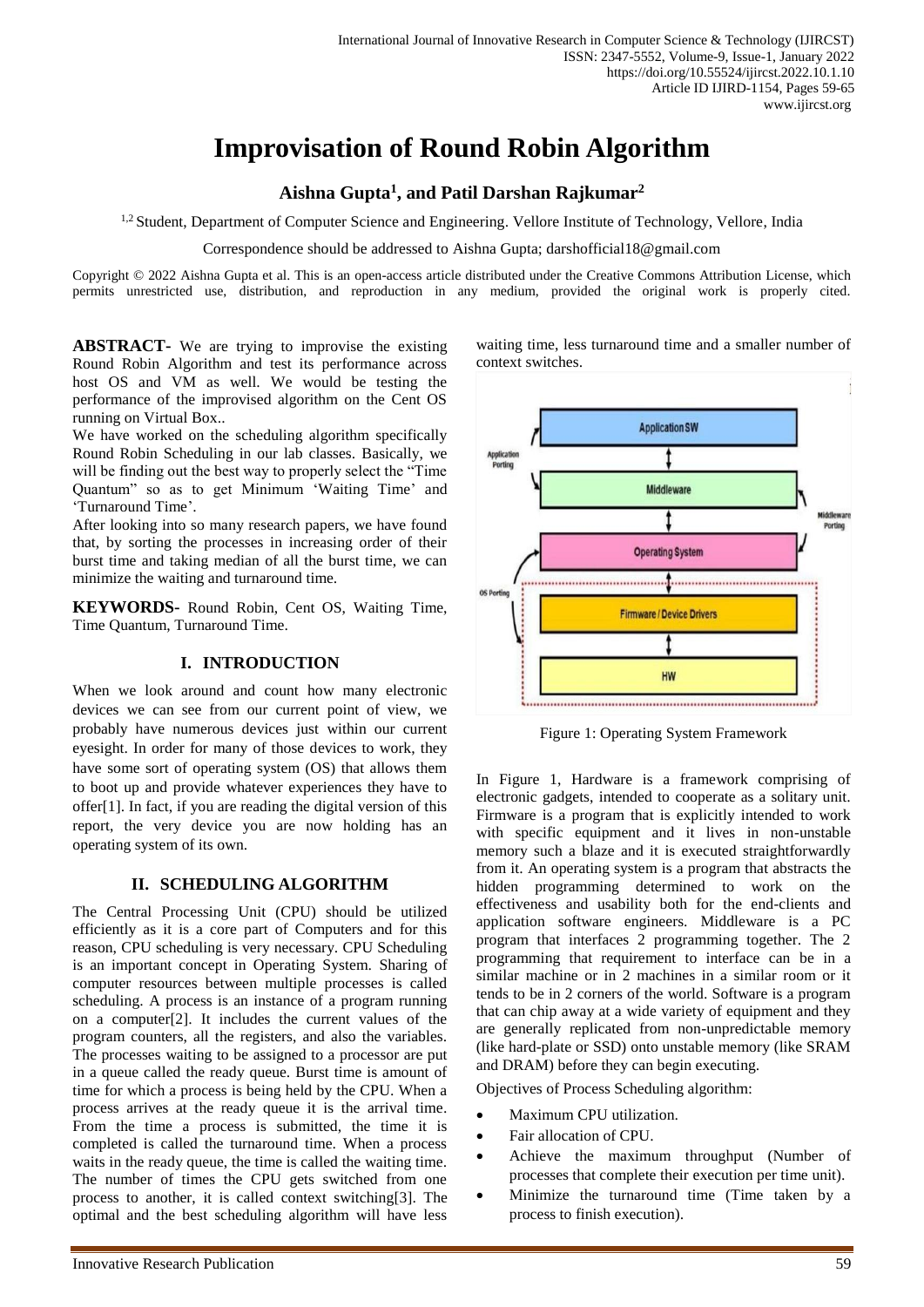- Minimize the waiting time (Time a process waits in ready queue).
- Minimize the response time (Time when a process produces first response).

| <b>Authors</b>                                    | <b>Name of the Paper</b>                                                                                                                                                                   | <b>Outcomes</b>                                                                                                                          |  |  |  |
|---------------------------------------------------|--------------------------------------------------------------------------------------------------------------------------------------------------------------------------------------------|------------------------------------------------------------------------------------------------------------------------------------------|--|--|--|
| Ale<br>Emami<br>Agha et al.[6]<br>Mohan et al.[7] | A New Method to<br>Round<br>Improve<br>Robin<br>Scheduling<br>Algorithm<br>with<br>QuantumTime Based<br>on<br><b>HarmonicArithmetic</b><br>Mean<br>Robust<br>Quantum<br>Low-power<br>Based | Ouantum<br>Time Based on<br>Harmonic-<br>Arithmetic<br>Mean.<br>Low-power<br>Switching                                                   |  |  |  |
|                                                   | <b>Switching Technique</b><br>to improve System<br>Performance                                                                                                                             | Technique                                                                                                                                |  |  |  |
| Helmy et al.[8]                                   | Burst Round Robin<br>Proportional-<br>a<br>as<br>Scheduling<br>Share<br>Algorithm                                                                                                          | Proportional-<br><b>CPU</b><br>share<br>scheduling,<br>Quality<br>of<br>Services<br>and<br>Performance<br>Management.                    |  |  |  |
| Manoj Kumar<br>Srivastav et al.<br>[9]            | Fair Priority Round<br>Robin with Dynamic<br>Time<br>Quantum:<br><b>FPRRDQ</b>                                                                                                             | Fair value of<br>time quantum<br>each<br>to<br>process<br>according<br>to<br>priority<br>the<br>and burst time<br>of<br>that<br>process. |  |  |  |
| <b>Behera</b><br>et<br>al.[10]                    | <b>New</b><br>Proposed<br>A<br>Two<br>Processor<br><b>Based</b><br><b>CPU</b><br>Scheduling<br>Algorithm<br>with<br>Varying<br>Time<br>quantum<br>Real<br>for<br><b>Time Systems</b>       | Context<br>Switches,<br>Waiting Time,<br>Turnaround<br>time                                                                              |  |  |  |

# **III. LITERATURE SURVEY**

# **IV. PROJECT RESOURCE REQUIREMENTS**

## *A. Software Requirements*

- Any version of Windows, preferably Windows 11.
- C-compiler.
- Command Prompt.
- Jupyter Labs.
- Ubuntu on VirtualBox host.

#### *B. Hardware Requirements*

- Laptop/Computer.
- 1.8GHz CPU.
- I3 Processor.
- 4GB RAM.

## **V. ROUND ROBIN ALGORITHM**

In Round Robin Algorithm, each process is allowed to use the CPU for a given amount of time and if it does not finish within the allotted time, it is pre-empted and then moved at the back of the line so that the next process in line is able to use the CPU for the same amount of time.[4]

#### *A. Algorithm for Round Robin Algorithm*

- Start.
- Enter the number of process and Time Quantum.
- Enter the Arrival Time and Burst Time for all the process.
- Using for loop parse through all the process.
- If(burst-time<quantum-time), then execute the process.
- Else, execute the process till the quantum-time and continue to the next process.
- Now calculate the Average waiting time, average turnaround time and total Number of context switches required for the process.
- End.

## *B. Schematic Representation of Round Robin Algorithm*

From the Fig. 2, we have calculated the following values:

Time Quantum: 3ms Average Waiting Time=11ms Average Turnaround Time=15.2ms Context switch: 9

| 0 P1 3   3 P2 6   6 P3 8   8 P4 11   11 P5 14   14 P1 16   16 P2 17   17 P4 20 |
|--------------------------------------------------------------------------------|
|--------------------------------------------------------------------------------|

Figure 2: Gantt Chart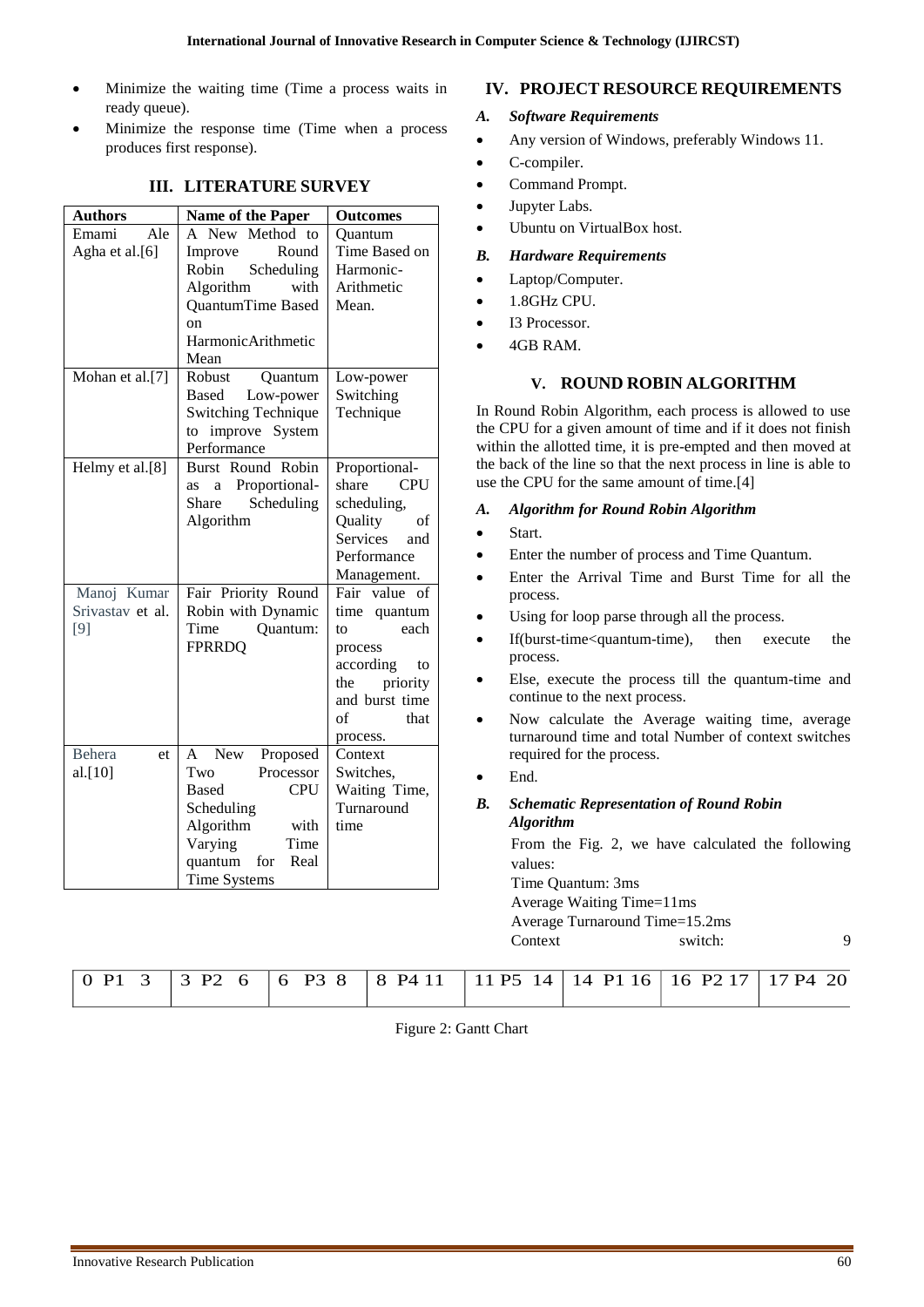#### **VI. FLOWCHART**



Figure 3: Flowchart of working of Round Robin Algorithm

The Figure.3 explains the working of round robin algorithm. Once the user enters the number of processes, quantum time, arrival time and burst time, if BT<TQ then execute the process till completion else execute it for the till quantum time and continue to the next process. Then calculate the required entities and terminate the process.

#### **VII. CODE**

```
#include<stdio.h>
int main() 
{ 
   int count, j, n, time, remain, flag=0, time_quantum, x=0; 
   int wait_time=0, turnaround_time=0, at[25], bt[25], - 
   rt[25]; 
   printf("Enter Total Process:\t "); 
  scanf("%d", \&n);
  remain=n; 
  for(count=0;count<n;count++) 
  { 
     printf("Enter Burst Time for Process Process Number 
             %d :",count+1);
    scanf("%d",&bt[count]);
    at[count]=0; 
   rt[count]=bt[count]; 
  } 
         printf("Enter Time Quantum:\t"); 
         scanf("%d",&time_quantum); 
         printf("\n\nProcess\t|TurnaroundTime|Waiting 
         Time\ln\ln");
for(time=0,count=0;remain!=0;)
  { 
   if(rt[count]<=time_quantum&& rt[count]>0) 
   {
```

```
 time+=rt[count]; 
     rt[count]=0; 
     flag=1; 
   } 
   else if(rt[count]>0) 
   { 
    rt[count]-=time_quantum; 
     time+=time_quantum; 
   x++:
   } 
  if(rt[count]==0 && flag==1)
   { 
    remain--; 
     printf("P[%d]\t|\t%d\t|\t%d\n",count+1,time-
     at[count],time-at[count]-bt[count]); 
     wait_time+=time-at[count]-bt[count]; 
     turnaround_time+=time-at[count]; 
     flag=0;
           x++; 
 } 
   if(count==n-1) 
    count=0; 
      else if(at[count+1] \leqtime)
     count++; 
       else 
         count=0; 
  } 
printf("\nAverage Waiting Time= %f\n",wait_time*1.0/n);
printf("Average Turnaround Time
%f'',turnaround time*1.0/n);
printf("\nContext Switching=%d",x); 
  return 0;
```
}

#### **VIII. OUTPUT ON JUPYTER LABS**

```
Enter Total Process:
                          5
Enter Burst Time for Process Process Number 1:5
Enter Burst Time for Process Process Number 2 :4
Enter Burst Time for Process Process Number 3 :2
Enter Burst Time for Process Process Number 4:7
Enter Burst Time for Process Process Number 5:3
Enter Time Ouantum:
                          \overline{3}Process | Turnaround Time | Waiting Time
P[3]\mathbf{\hat{z}}6
P[5]14
                                  11
P[1]16
                                  11
P[2]17
                                  13
P[4]21
                                  14
Average Waiting Time= 11.000000
Average Turnaround Time = 15.200000
     Figure 4: Output of Round Robin Algorithm
```
In Figure.4 we obtained the output of Round Robin Algorithm by running the code in Jupyter Labs. User has entered 5 processes with its burst time and time quantum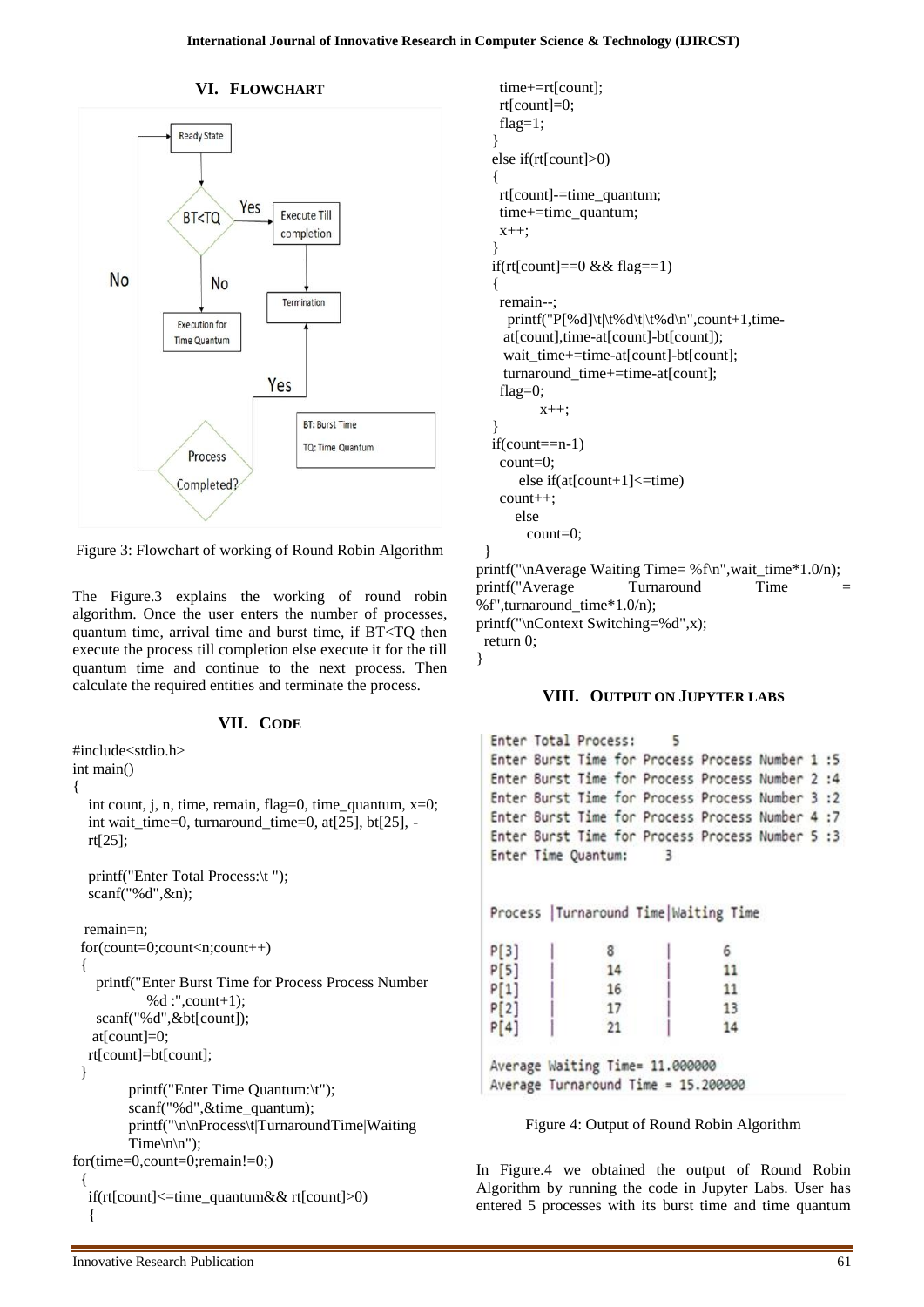value. Our code has calculated the waiting time, and turnaround time.

#### **IX. DRAWBACKS**

- The efficiency of the system is decreased if the quantum value is low as frequent switching takes place.
- The system may become unresponsive if the quantum value is high.

## **X. IMPROVISED VERSION OF ROUND ROBIN ALGORITHM**

We are trying to improvise the classical Round Robin Algorithm. In this, we will sort the processes in increasing order of their Burst Times. For selection of Time Quantum, we will use the formula TQ=ceil (sqrt (median\*highest Burst Time)) [5]. By using this Time Quantum, we can achieve Minimum Waiting and Turnaround Time.

#### *A. Algorithm for Improvised version Round Robin Algorithm*

- Start.
- Sort all the processes in increasing order, according to their burst time.
- While (ready queue! = NULL) Find Time-Quantum, where Time-Quantum=Ceil (sqrt (median \* highest Burst time)).
- Assign Time-Quantum to process.
- Now, follow the same steps as followed in round robin method.
- Now calculate the Average waiting time, average turnaround time and total Number of context switches required for the process.
- End.

#### *B. Schematic Representation of Improvised Version of Round Robin Algorithm*

Table 1: Representation of processes and its Burst time

| Process | <b>Burst Time</b> |
|---------|-------------------|
| P3      |                   |
| Ρ5      |                   |
| Ρ2      |                   |
|         |                   |
|         |                   |

In Table 1, we have sorted number of processes in increasing order of their burst time.

#### *C. Gantt Chart*

Table 2: Gantt Chart

| P <sub>3</sub> | 2 P5 5<br>Ш | 5 P2 9 | 9P1 14 | 14 P420 | 20<br>P421 |  |
|----------------|-------------|--------|--------|---------|------------|--|
|----------------|-------------|--------|--------|---------|------------|--|

Table 2 represents the Gantt chart of the inputs and by using the above Gantt chart we have calculated following values:

Time Quantum=6ms

Average Waiting Time=6ms Average Turnaround Time=10.2ms Context switch: 6

*D. Flowchart of Improvised version of Round Robin Algorithm*



Figure 5: Flowchart of Improvised version of Round Robin Algorithm

In the Figure 5, we have summarized the working of Improvised version of Round Robin Algorithm. Once the process starts, sorting of processes are done in increasing order of their burst time and then time quantum value is calculated by using the special formula. Once time quantum value is assigned to the processes, average waiting time, turnaround time, and context switch value is calculated.

#### *E. Code*

{

{

{

{

}

#include<stdio.h> #include<math.h> //Iniatilization int st[ $10$ ], x=0; //Function for Finding Time Quantum int get\_tq(int b[] , int s)

int i,j,maxbt,tmp,hbt,median;

float k,l,m;

//Sorting the process according to process Burst Times  $for(i=0;i< s;i++)$ 

```
for(j=i+1;j\leq s;j++)
```
 $if(b[i]>b[j])$ 

tmp=b[i]; b[i]=b[j]; b[j]=tmp;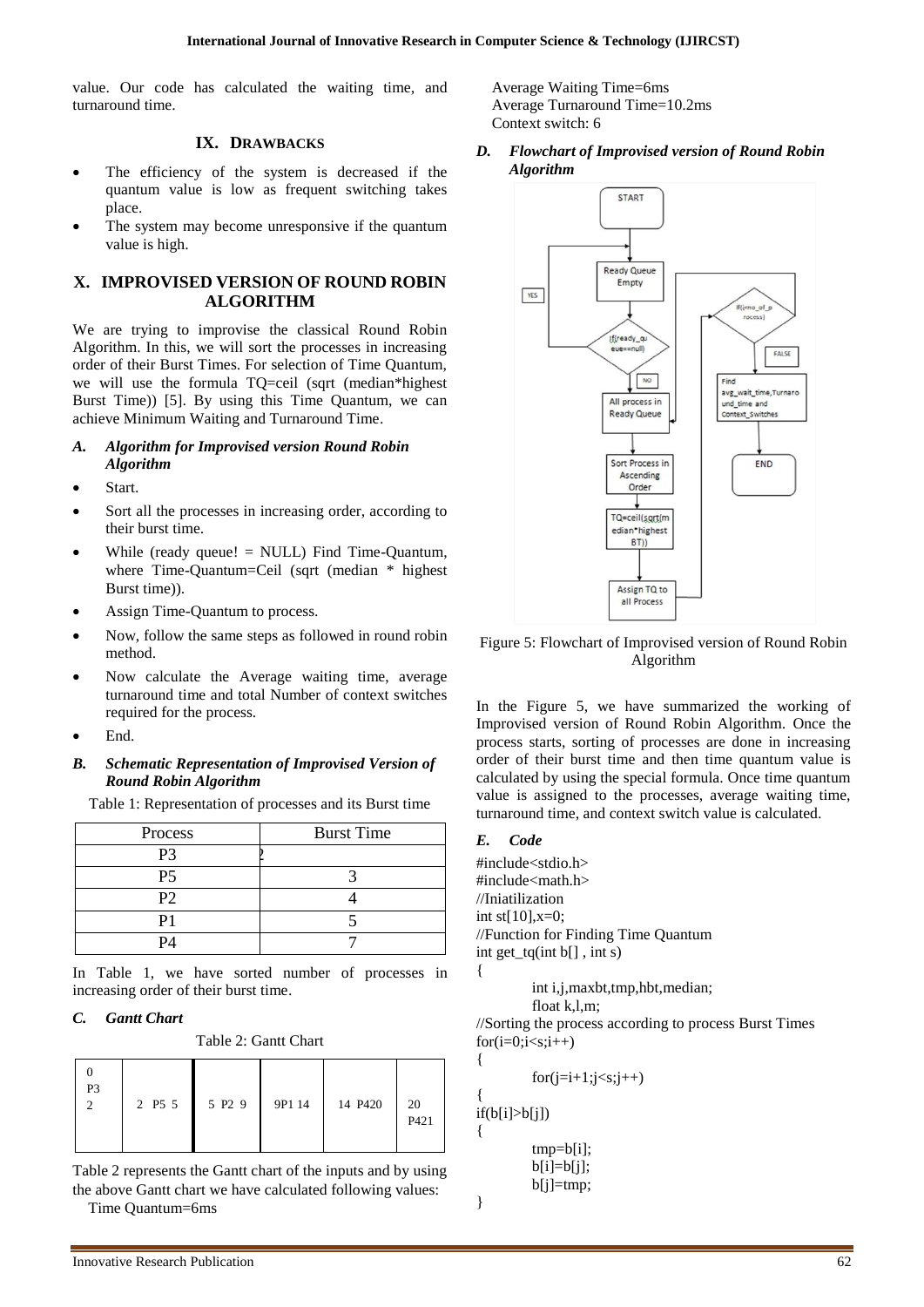```
}
                                                              {
                                                                  count++;
}
hbt=b[i-1];
                                                              continue;
median=b[i/2];
                                                              x++;
 for(i=0;i\leq s;i++)}
                                                                 if(st[i]>tq)
 st[i]=b[i]; l=(float)hbt;
                                                                  {
  m=(float)median;
                                                                  st[i]=st[i]-tq;k=sqrt((l*m));
                                                                   x++;
   return(ceil(k));
                                                                  }
}
                                                              else
//Main Function
                                                              if(st[i] \geq 0)int main()
                                                               {
                                                                       temp=st[i];
{
    int bt[10],wt[10],tat[10],n,tq;
                                                                       st[i]=0;int i,count=0,swt=0,stat=0,temp,sq=0;
                                                                       x++;
    float awt=0.0, atat=0.0;
                                                               }
    printf("Enter the Number of Processes: ");
                                                                sq=sq+temp;
    scanf("%d",&n);
                                                                 tat[i]=sq;
                                                               }
//Getting Burst Time for all sequences
                                                                 if(n==count)
                                                                  break;
    printf("Enter the Burst Time for all the Sequences:\n");
                                                               }
    for(i=0; i < n; i++)for(i=0; i < n; i++) {
        scanf("%d",&bt[i]);
                                                              {
        st[i]=bt[i];wt[i]=tat[i]-bt[i];
      }
                                                                       swt=swt+wt[i];
                                                                       stat=stat+tat[i];
ta = get ta(st, n);
                                                              }
printf("\nTime quantum is ceil ((Highest Burst Time + 
                                                                       awt=(float)swt/n;
Median)/2 = %d\n\times d;
                                                                       atat=(float)stat/n;
//Working like Round Robin Algorithm
                                                                       printf("\nAverage Waiting Time is %f\n",awt);
                                                                       printf("\nAverageTurnAround Time is %f\n",atat);
while(1){
                                                                       printf("\nContext Switching=%d",x);
   for(i=0, count=0; i<n; i++)
                                                              }
{
                                                              F. Output on Jupyter lab
temp=tq;
if(st[i]=0)jovyan@jupyter-jupyterlab-2djupyterlab-2ddemo-2dnpr4tbuk:~$ gcc Imprrs.c -o Imprrs -lm
   jovyan@jupyter-jupyterlab-2djupyterlab-2ddemo-2dnpr4tbuk:~$ ./Imprrs
  Enter the Number of Processes: 5
  Enter the Burst Time for all the Sequences:
   5
  \overline{4}\overline{2}\overline{7}\overline{3}Time quantum is ceil ((Highest Burst Time + Median)/2) = 6
  Average Waiting Time is 6.000000
  Average TurnAround Time is 10.200000
```


In Figure 6, we have obtained the output of Improvised version of Round Robin Algorithm by running the code in Jupyter Labs. User have entered 5 processes with its burst time. Our code has first calculated the Time Quantum value

by using the formula as printed on Figure. 6, and then waiting time, and turnaround time are calculated.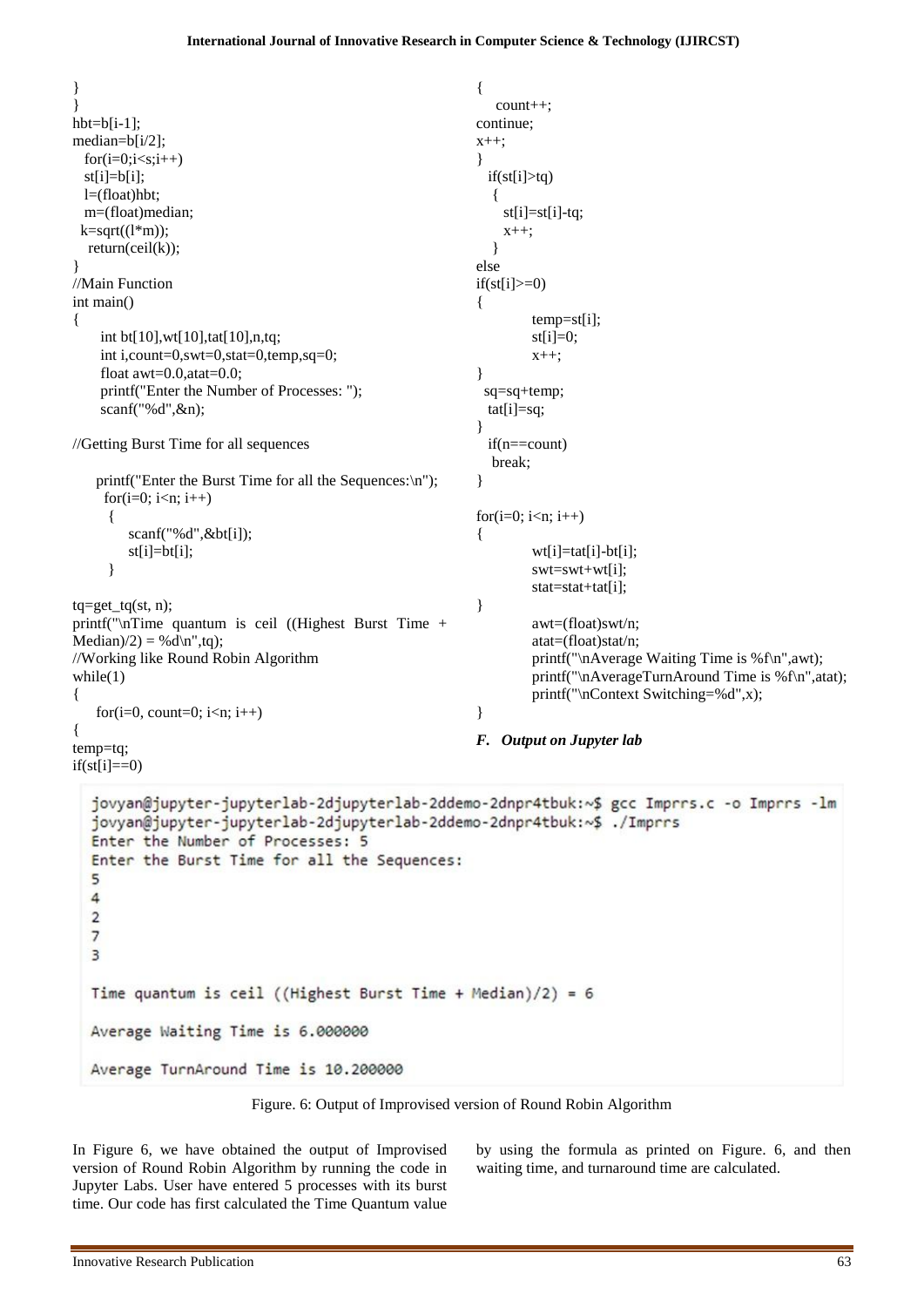#### *G. Improvement in Various Parameters*

| s<br>e<br>$\mathbf{t}$ | Nu<br>mbe<br>rof<br>Pro<br>cess<br>es. | $\overline{B}$<br>ur.<br>st<br>Ti<br>m<br>es. | Tim<br>e.<br>Oua<br>ntu<br>m<br>in<br>Rou<br>nd<br>Rob<br>in | Tim<br>e<br><b>Oua</b><br>ntum<br>in<br>impr<br>ovis<br>ed<br>Rou<br>nd<br>Robi<br>$\mathbf{r}$ | $\frac{a}{b}$<br>Diff<br>eren<br>ce.<br>betw<br>een<br>TO | Av<br>era<br>ge<br>Wa<br>itin<br>g<br>Ti<br>me<br>in<br>Ro<br>und<br>Ro<br>bin | Aver<br>age<br>Wait<br>ing<br>Tim<br>e in<br>Impr<br>ovis<br>ed<br>Rou<br>nd<br>Robi<br>$\mathbf{m}$ | 0/6<br>Impro<br>veme<br>nt in<br>Avg<br>Waiti<br>ng<br>Time | Aver<br>age<br>Turn<br>arou<br>nd<br>Time<br>in<br>Roun<br>$\mathbf{d}$<br>Robi<br>$\mathbf{r}$ | Aver<br>age<br>Turn<br>arou<br>nd<br>Time<br>in<br>Impr<br>ovise<br>d.<br>Roun<br>$\mathbf{d}$<br>Robi<br>n | $\frac{1}{26}$<br>Impro<br>veme<br>nt in<br>Avg<br>Turna<br>round<br>Time | Cont<br>ext<br>Swit<br>ichin<br>$2$ in<br>Rou<br>nd<br>Robi<br>$\mathbf{n}$ | Cont<br>ext<br>Swit<br>ichin<br>$\alpha$ in<br>Impr<br>ovis<br>ed<br>Rou<br>nd<br>Robi<br>$\mathbf{n}$ | $\frac{1}{26}$<br>Impro<br>veme<br>nt in<br>Conte<br>$x$ t<br>Switc<br>hing |
|------------------------|----------------------------------------|-----------------------------------------------|--------------------------------------------------------------|-------------------------------------------------------------------------------------------------|-----------------------------------------------------------|--------------------------------------------------------------------------------|------------------------------------------------------------------------------------------------------|-------------------------------------------------------------|-------------------------------------------------------------------------------------------------|-------------------------------------------------------------------------------------------------------------|---------------------------------------------------------------------------|-----------------------------------------------------------------------------|--------------------------------------------------------------------------------------------------------|-----------------------------------------------------------------------------|
| ı                      | $\overline{\mathbf{3}}$                | 5<br>$\mathbf{1}$<br>$\overline{\mathbf{c}}$  | $\overline{\mathbf{3}}$                                      | $\overline{\mathbf{4}}$                                                                         | 75.0<br>$0\%$                                             | 3.3<br>3                                                                       | 1.33                                                                                                 | 60.06<br>$\frac{1}{2}$                                      | 6.00                                                                                            | 4.00                                                                                                        | 33.33<br>$\frac{96}{2}$                                                   | $\overline{4}$                                                              | $\overline{4}$                                                                                         | $0\%$                                                                       |
| $\overline{2}$         | 5                                      | 5<br>4<br>2<br>$\overline{7}$<br>3            | $\overline{\mathbf{3}}$                                      | 6                                                                                               | 50.0<br>$0\%$                                             | 11.<br>O <sub>O</sub>                                                          | 6.00                                                                                                 | 45.45<br>$\frac{1}{2}$                                      | 15.2<br>$\bf{o}$                                                                                | 10.2<br>$\Omega$                                                                                            | 32.89<br>$\%$                                                             | $\mathbf{Q}$                                                                | 6                                                                                                      | 33.33<br>$\frac{m}{2}$                                                      |
| 3                      | 6                                      | 15<br>18<br>10<br>6<br>25<br>30               | 12                                                           | 24                                                                                              | 50.0<br>$0\%$                                             | 52.<br>OO.                                                                     | 33.3<br>3                                                                                            | 35.90<br>$\%$                                               | 69.3<br>3                                                                                       | 50.6<br>6                                                                                                   | 26.9<br>$\frac{9}{6}$                                                     | 12                                                                          | 8                                                                                                      | 33.33<br>$\frac{9}{6}$                                                      |
| 4                      | $\mathbf{s}$                           | 10<br>6<br>25<br>30<br>45<br>20<br>18         | 20                                                           | 30                                                                                              | 66.6<br>7%                                                | 80.<br>75                                                                      | 49.2<br>5                                                                                            | 39.00<br>$\%$                                               | 102.<br>$\bf{00}$                                                                               | 70.5<br>$\Omega$                                                                                            | 30.88<br>$\%$                                                             | 12                                                                          | 9                                                                                                      | 25.00<br>$\%$                                                               |

Table 3: Improvements in Various Parameters

From Table 3 we can conclude that:

- If the % change in Time quantum is greater than 35% but less than 45%, then there is great improvement.
- If the % change in Time quantum is greater than 45% but less than 70%, then there is less improvement.
- If the % change in Time quantum is greater than 70% then there is no improvement.
- *H. Executing Round Robin Algorithm on Ubuntu using Virtual Box*

**HAN-URUNTUR** -0 DDSwithoutArr Sual PRSwithoutAccival DARSHAN-UBUNTU<mark>Ş./RRSwithoutArrival</mark> ARSANN-OBONTOS./RRSWICHOUCHTTCV&C<br>Enter Total Process: 5<br>Enter Burst Time for Process Process Number  $:5$ Enter Burst Time for Process Process Number 2 :4<br>Enter Burst Time for Process Process Number 2 :4<br>Enter Burst Time for Process Process Number 4 :7 Burst Time for Process Process Number  $\overline{\mathbf{13}}$ inter  $\overline{\mathbf{5}}$ Enter Time Quantum: rocess |Turnaround Time|Waiting Time  $\mathbf{R}$ 6  $\frac{11}{11}$ <br> $\frac{13}{13}$  $14$  $14$ <br> $16$ <br> $17$ <br> $21$ آ4. verage Waiting Time= 11.000000 Average Turnaround Time = 15.200000DARSHAN-UBUNTUS

Figure. 7: Output of Round Robin Algorithm on Ubuntu

In Figure. 7, we have printed the output of Round Robin Algorithm on Ubuntu to just make sure that our code works